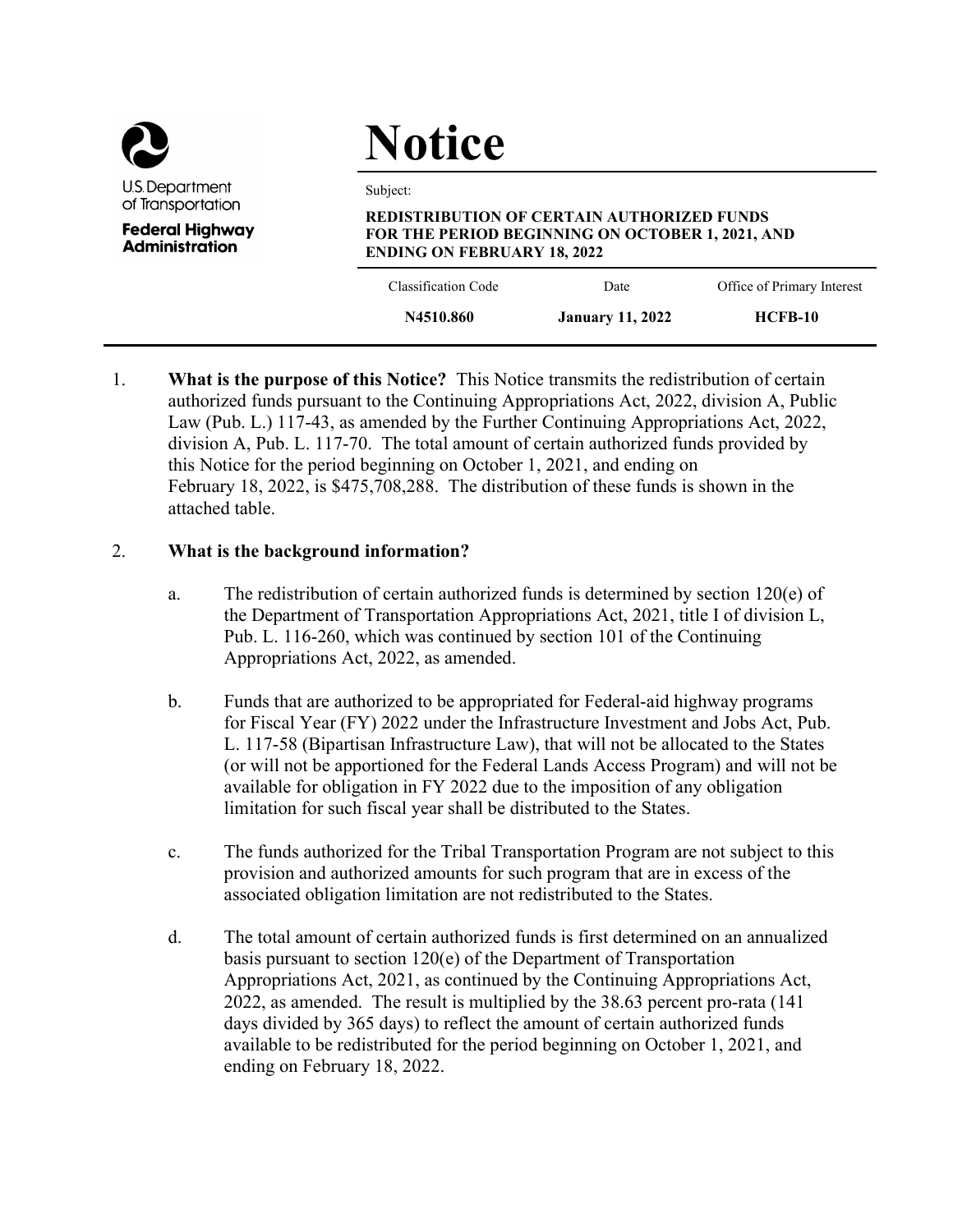e. The certain authorized funds are distributed to the States in the same proportions as the FY 2022 distribution of formula obligation limitation for the period beginning on October 1, 2021, and ending on February 18, 2022, under section  $120(a)(5)$  of the Department of Transportation Appropriations Act, 2021, as continued by section 101 of the Continuing Appropriations Act, 2022, as amended.

## 3. What is the availability of these funds?

- a. These funds are available for obligation until September 30, 2025. Any amounts not obligated by the State on or before that date shall lapse.
- b. The funds resulting from this distribution are available immediately and shall be subject to obligation controls in force at the time of obligation. No new obligation authority is distributed with these funds.
- c. The Federal share payable shall be in accordance with section 120 of title 23, United States Code (U.S.C.), except as provided by another provision of law.
- d. The funds are available for any purpose described in section 133(b) of title 23, U.S.C.
- e. The program code to be used when obligating these funds will be issued under a separate memorandum.
- f. The Catalog of Federal Domestic Assistance number for these funds is 20.205.
- 4. What action is required? Division Administrators should ensure that copies of this Notice are provided to the State departments of transportation.

Stephanie Pollack Deputy Administrator

Attachment